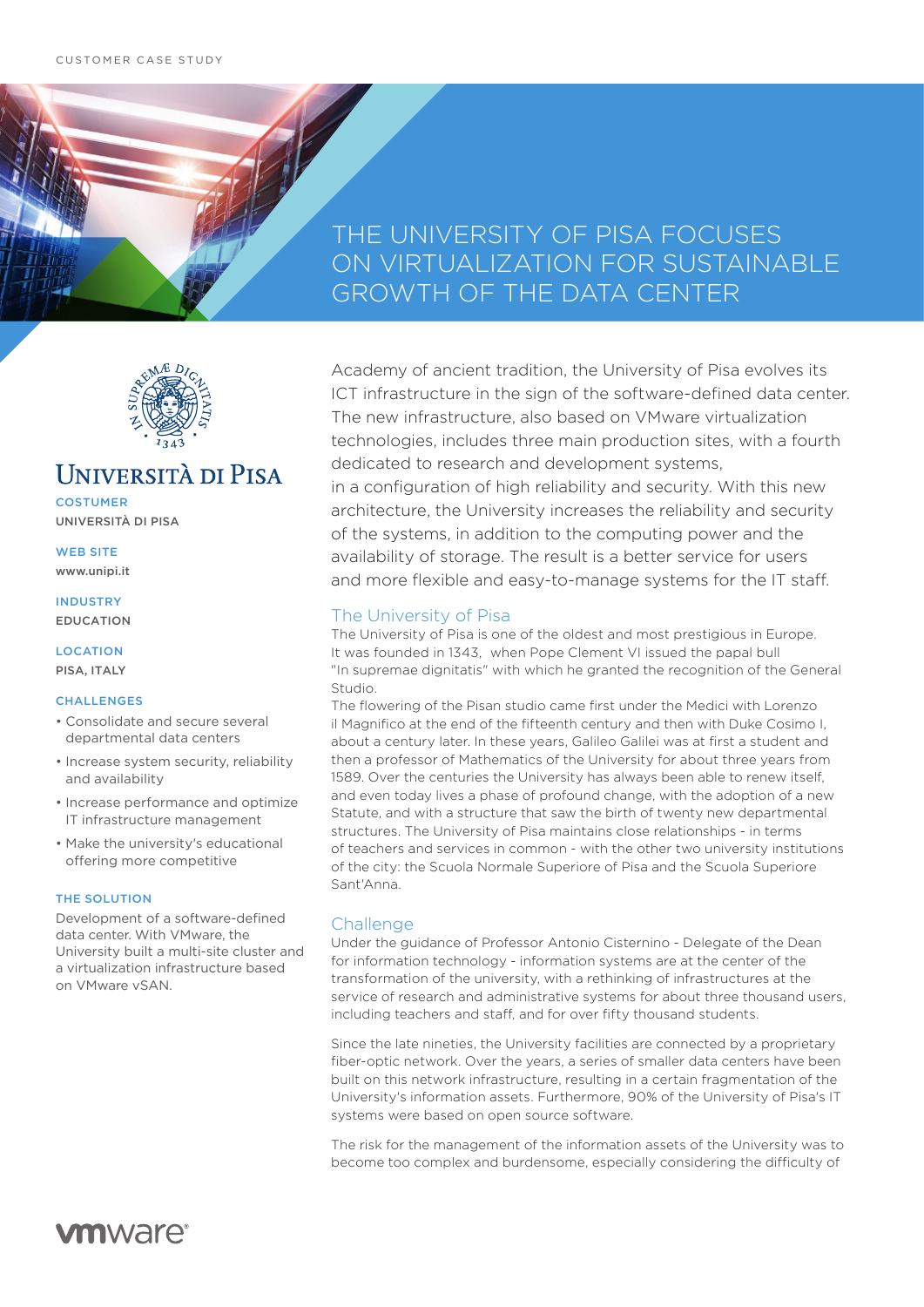#### BUSINESS BENEFITS

- The University has increased the reliability and availability of systems, in addition to computing power and storage availability
- Rationalization and consolidation of the infrastructure offers greater operational flexibility and a reduction in management costs
- The new architecture offers more performing, reliable and safe services to users, whether they are teachers, students or administrative staff, and easier maintenance for the technical staff

"There are three main features of the solution we have implemented with VMware technology: quality, reliability and flexibility".

MAURIZIO DAVINI CTO UNIVERSITY OF PISA

governing the maintenance of open source systems. Maurizio Davini is Chief Technology Officer at the University of Pisa since 1998, and his team is the operative arm for the design, execution and maintenance of IT networks and services.

"We had to consolidate and secure several data centers, distributed in the departments' offices: many were based on open source technologies", recalls Davini. The choice was therefore to create three parallel information and technology silos, in order to guarantee maximum flexibility. The systems dedicated to research and development are entrusted to open source technologies. For the most critical applications, the choice was to move towards enterprise-class architectures, which envisaged maintenance contracts, focusing on virtualization infrastructures based on VMware technology. Finally, the messaging and collaboration systems involve the use of Microsoft applications.

"The new design of IT at the university starts from a fundamental choice, for the modernization of data centers. It is a choice that has seen a fundamental piece in the virtualization of systems and that has been based, for all the most critical server and database systems, also on VMware technology ", comments Davini.

### Solution

The Public Sector has the obligation to procure, with regard to IT infrastructures, through CONSIP government agency agreements. The dean's conference, which serves as a collector of the different departmental needs, has made available a convention to which the University adheres and which gives access to a large number of advanced technologies. In this context, the University has purchased a number of Dell servers in agreement, using them to build new infrastructures. The integration component was entrusted to the Partner VMware Assyrus, who worked in collaboration with internal staff, completing the project in less than a month. "We have known the skills and professionalism of Assyrus for many years and the relationship with them has been extraordinary", comments Davini.

The new data center has allowed to start a significant consolidation of the various data processing centers that the University had distributed in the various locations, moving to an infrastructure that will have at its disposal 4 well-identified data centers, three enterpise production and one dedicated to research and development activities. One of the nodes is a new data center, located outside the city, ten kilometers away, in a structure owned by the University. This infrastructure is at the basis of the restructuring of the information systems requested by Professor Cisternino and realized by the team of Maurizio Davini. From this infrastructural model, the system management team promotes the redesign of a series of services, both from an infrastructural point of view, with new virtualization architectures and new systems to support the calculation for research, and from the application point of view, with regards to the software that serves the administrative and technical processes of the university.

Virtualization is also a revolution for the technical staff, who has the opportunity to learn very innovative tools. "Our systems engineers are getting trained on new technologies: it is a step for them too and they are living it with enthusiasm, also because they are holding instruments that are much more performing and simple to manage", explains Davini.

## **vm**ware<sup>®</sup>